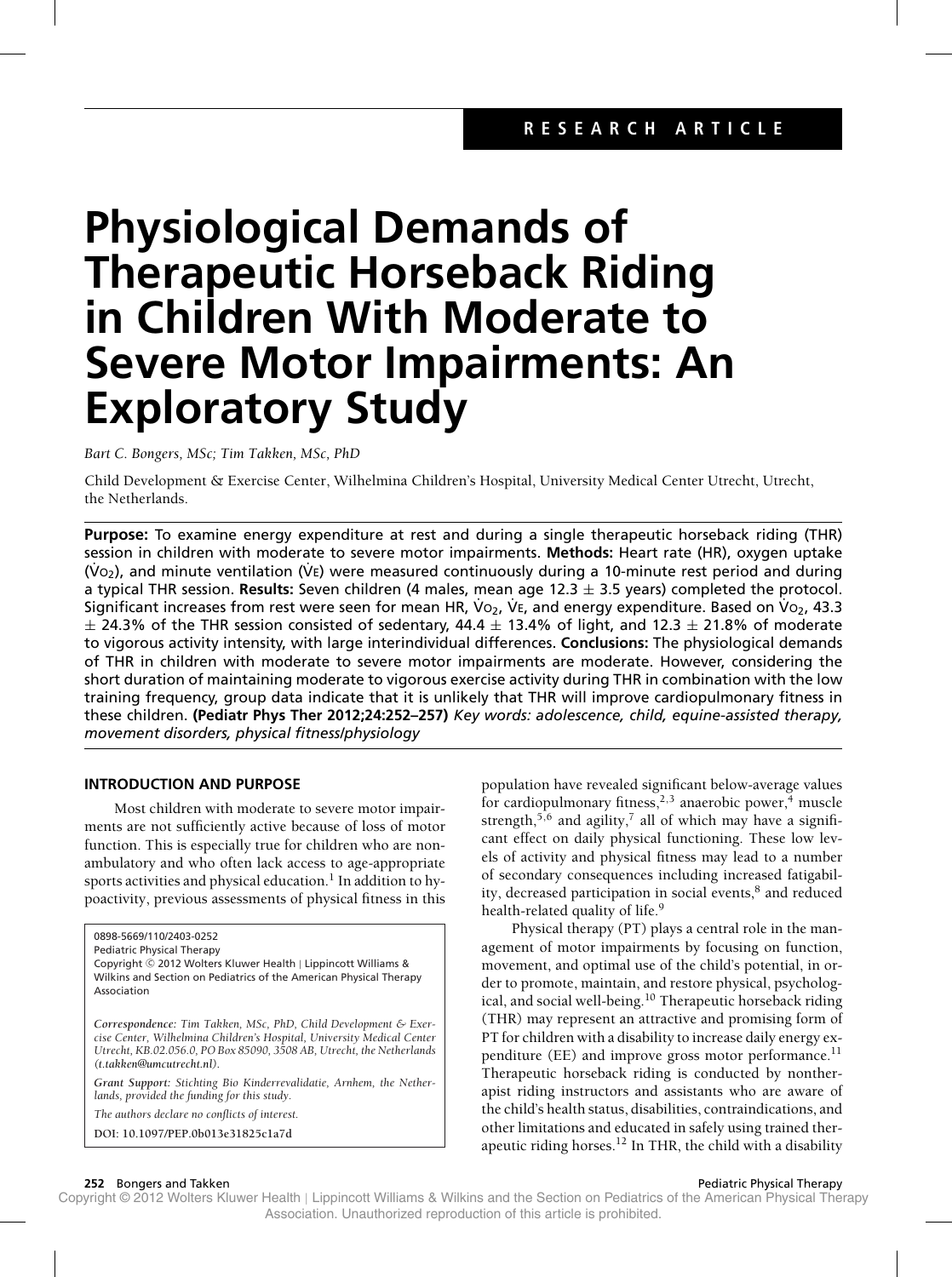is taught to control the horse, using basic riding skills, $^{13}$ whereas in hippotherapy a licensed therapist uses the precise, smooth, rhythmic, and repetitive pattern of equine movements to improve the rider's balance, posture, gross, and fine motor skills.<sup>14</sup>

To date, very little evidence exists to support a THRmediated improvement in physical fitness; however, results from previous studies<sup>15,16</sup> suggest that more musculature is recruited during THR compared with rest. Whereas we expect that the increase in muscle recruitment will lead to increases in EE secondary to increases in heart rate (HR) and oxygen uptake ( $\rm\dot{Vo}_2$ ), this has not yet been investigated in the pediatric age range. In adult riders who are healthy, however, a significant increase in HR and  $\overline{V}O_2$ was reported during horseback riding with  $VO<sub>2</sub>$  ranging from 40% to 80% of cardiopulmonary fitness depending on equine gait (walk, trot, or canter).<sup>17</sup> Furthermore, Devienne and Guezennec<sup>18</sup> confirmed the results reported by Westerling<sup>17</sup> and highlighted the variability in rider EE according to the horse being ridden.

The aims of the present study were (1) to use measures of HR and  $\overline{V}O_2$  to examine EE at rest and during a single THR session in children and adolescents with moderate to severe motor impairments and (2) to assess whether the increase in EE during THR has the potential to improve cardiopulmonary fitness in these patients. If THR EE is within an appropriate range to induce training effects, it may serve as an essential component of a PT rehabilitation program for this population.

# **METHODS**

### **Patient Population**

Children and adolescents participating in the THR program offered by the National Horseback Riding Center for the Handicapped, Arnhem, the Netherlands, were recruited from a comprehensive school for special education. Children between the ages of 8 and 18 years who were wheelchair-dependent (rated 1) for long distances (>500 m) on the functional mobility scale were eligible.<sup>19</sup> Participants were excluded if they presented with contraindications to exercise, were inexperienced with THR, or were unable to cooperate with the testing procedures. In total, 11 children and their parents provided assent/consent to participate in this study approved by the medical ethics committee of our hospital.

### **Apparatus**

During the study visit, participants were equipped with a facemask (Hans Rudolph Inc, Kansas City, Missouri) attached to a calibrated mobile respiratory gas analysis system (total weight:  $0.57$  kg; Cortex Metamax  $B<sub>1</sub>$ <sup>3</sup> Cortex Biophysik GmbH, Leipzig, Germany). Breath-bybreath gas analysis and volume were measured continuously at rest and during THR. During submaximal exercise, this metabolic test system has been proved to be a valid and accurate measure of  $\mathrm{Vo}_{2}.^\mathrm{20}$  These measurements

were transmitted wirelessly to a laptop for calculation of minute ventilation  $(\dot{V}E)$ ,  $\dot{V}O_2$ , carbon dioxide production  $(\dot{V}CO<sub>2</sub>)$ , and the respiratory exchange ratio using conventional equations. Values were averaged and stored over 10-second intervals along with HR data (T31 coded, Polar, Kempele, Finland) and were subsequently used to calculate EE at rest and throughout THR. Participants also wore an Actical accelerometer (MiniMitter/Respironics, Bend, Oregon) around their right wrist throughout the session.

## **Procedure**

Resting values were collected before the THR trial over a 10-minute period with the participants seated on chairs or in their own wheelchairs. All participants completed a single THR session that was identical to the sessions they had previously performed at the center, which are designed to teach control of the horse using basic riding skills. The participants were seated in straddle position, using a horse blanket and surcingle (no saddle) to experience the warmth and multidimensional movements of the horse during the THR session. A trained instructor, assisted by 1 additional side walker, directed the horse with a lead line attached to its halter. Over the 20-minute course, children performed exercises like leaning forward to touch the horse's neck, leaning backward to touch his rump, and twisting left and right on the horseback while the horse was led in a slow, steady walk, with the rider responding to the multidimensional movements of the horse. The children also performed 2 transitions during the session that involved taking the horse from a walk to a trot. Depending on the rider's safety and level of independence, the trotting lasted a 30- to 60-second period. An investigator took notes on horse gait and the exercises performed by the participants.

### **Data Analysis**

Metabolic equivalents (METs) were calculated by dividing  $\text{Vo}_2$  (mL·kg<sup>-1</sup>·min<sup>-1</sup>) by basal metabolic rate, as predicted from the participant's sex, age, weight, and height.<sup>21</sup> Mean  $\text{Vo}_2$  was converted into units of EE (kcal·kg<sup>-1</sup>·min<sup>-1</sup>) using the constant of 1L O<sub>2</sub> = 4.825 kcal. Activity EE (AEE) was calculated as EE during THR minus mean EE at rest and classified as either sedentary (<0.01 kcal·kg<sup>-1</sup>·min<sup>-1</sup>), light (≥0.01 and  $<0.05$  kcal·kg<sup>-1</sup>·min<sup>-1</sup>), or moderate to vigorous (>0.05 kcal·kg<sup>-1</sup>·min<sup>-1</sup>).<sup>22</sup> Mean Actical counts per minute were also classified by intensity as described by Puyau et al. $22$ Wilcoxon signed rank tests were used to examine differences between the physiological variables measured at rest and during THR. Statistical significance was set at  $\alpha < 0.05$ .

### **RESULTS**

Seven children (4 males, mean  $\pm$  SD, age 12.3  $\pm$ 3.5 years; height  $1.44 \pm 0.15$  m; weight  $41.96 \pm 11.79$ 

Pediatric Physical Therapy Physiological Demands of THR **253**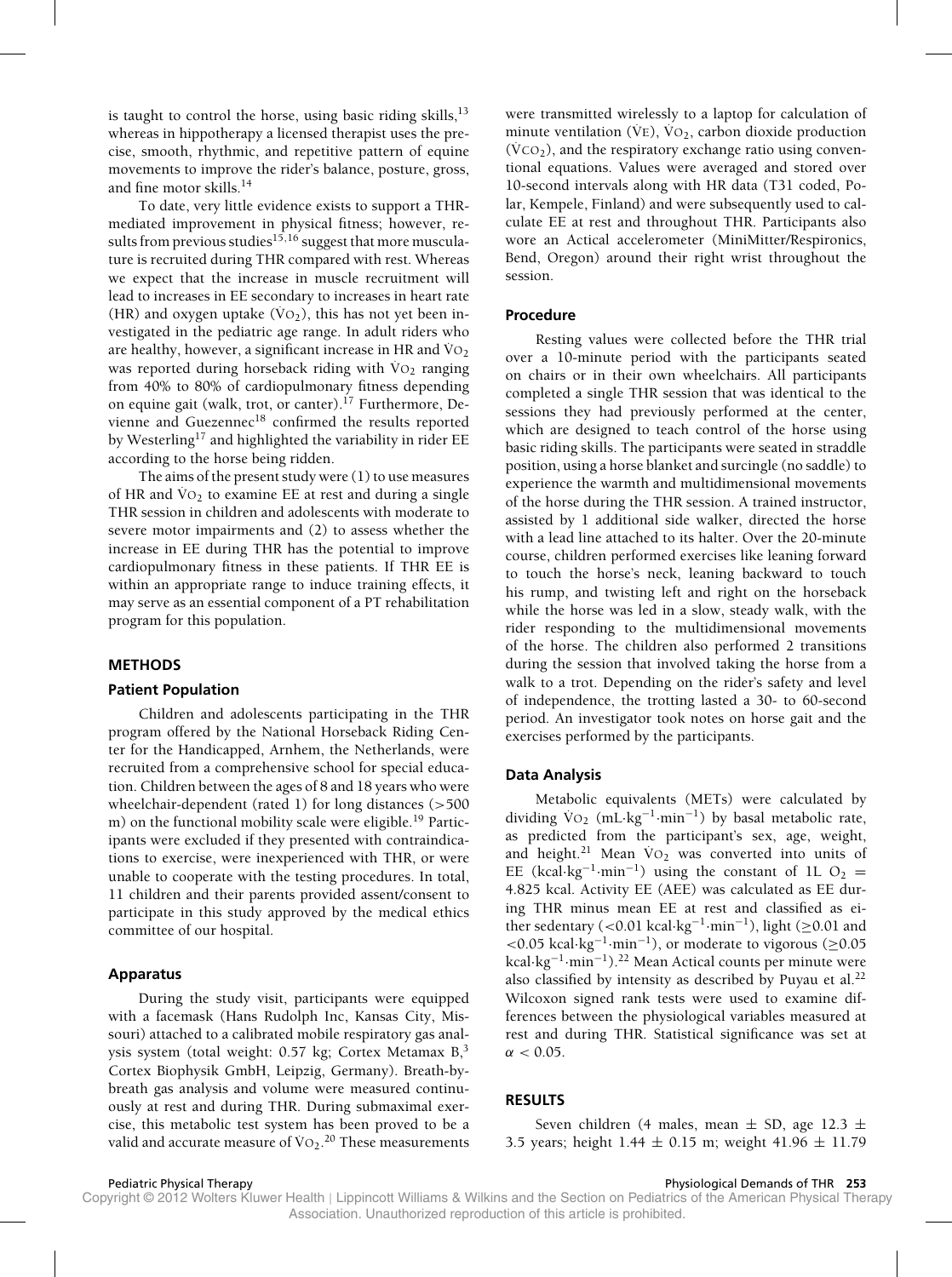kg) completed the study protocol (4 participants were excluded because of invalid gas analysis, all nonambulatory, functional mobility scale score 111). The characteristics of the participants who completed the study protocol are shown in Table 1. Based on  $\overline{V}O_2$ , the mean breakdown of AEE intensities during THR was  $43.3 \pm 24.3$ % sedentary, 44.4  $\pm$  13.4% light, and 12.3  $\pm$  21.8% moderate to vigorous. To elucidate individual differences, Figure 1 represents the distribution of sedentary, light, and moderate to vigorous AEE during THR for the total group as well as for each participant, expressed as percentages, and shows large interindividual differences.

Figure 2 presents the mean effects of THR on different physiological parameters (2A) and the mean activity intensity of THR measured by accelerometry (2B) compared with the 10-minute resting period. The mean duration of a THR session was 18 minutes and 41 seconds, and significant increases from rest were seen for mean HR (105.7  $\pm$  9.1 to 120.5  $\pm$  11.8 beats per minute, *P* = .018),  $\dot{V}$ O<sub>2</sub>  $(10.4 \pm 3.6 \text{ to } 14.7 \pm 4.7 \text{ mL} \cdot \text{kg}^{-1} \cdot \text{min}^{-1}, P = .018)$ , EE  $(0.0503 \pm 0.0174$  to  $0.0709 \pm 0.0226$  kcal·kg<sup>-1</sup>·min<sup>-1</sup>, *P* = .018), and V<sup>E</sup> (11.8  $\pm$  3.3 to 17.1  $\pm$  6.4 L·min<sup>-1</sup>, *P* = .018) (Figure 2A). No change was observed for mean respiratory exchange ratio (0.75  $\pm$  0.03 to 0.70  $\pm$  0.07,  $P = .089$ ). Table 2 shows the individual physiological responses to THR, underlining the great variability in physiological response. For each participant, mean HR,  $VO<sub>2</sub>$ , and  $\overline{VE}$  in rest and during THR are represented, as well as the measured peak HR,  $\dot{V}O_2$ , and  $\dot{V}E$  during THR. Actical counts per minute also increased with a shift from predominantly sedentary activity at rest to light activity during THR (Figure 2B). More specifically, the proportion of sedentary activity counts decreased significantly during THR (73.1  $\pm$  26.7% to 0.7  $\pm$  1.9%, *P* = .018), while a trend toward an increase in the proportion of light activities was observed  $(26.9 \pm 26.7\%$  to  $77.0 \pm 20.1\%, P = .063)$ , as well as a significant increase in the proportion of moderate to vigorous activities  $(0.0 \pm 0.0\%$  to  $22.3 \pm 19.9\%, P = .028)$ .

Figure 3 shows the effects of gait transitions on HR,  $\text{Vo}_2/\text{kg}$ , EE, and  $\text{Ve}$  in participant 7. The transitions in horse gait caused temporary increases in HR,  $\overline{V}O_2/kg$ , EE, and  $\overline{V}$ <sub>E</sub>.

# **DISCUSSION**

The aim of the current study was to examine EE at rest and during a single THR session in children and adolescents with moderate to severe motor impairments. Although THR significantly increased EE above resting levels, only 12% comprised the session consisted of moderate to vigorous physical activity, the intensity recommended

| .<br>Participant Characteristics |        |        |               |            |           |            |                                                     |  |  |  |  |  |  |
|----------------------------------|--------|--------|---------------|------------|-----------|------------|-----------------------------------------------------|--|--|--|--|--|--|
| Participant                      | Gender | Age, y | GMFCS (level) | <b>FMS</b> | Height, m | Weight, kg | <b>Diagnosis</b>                                    |  |  |  |  |  |  |
|                                  | Male   | 9      | IV            | 221        | 1.56      | 45         | Cerebral palsy, quadriplegia, cognitive impairments |  |  |  |  |  |  |
|                                  | Male   | 11     |               | 111        | 1.52      | 54         | Cerebral palsy, quadriplegia, cognitive impairments |  |  |  |  |  |  |
|                                  | Female | 10     |               | 111        | 1.37      | 30         | Cerebral palsy, quadriplegia, cognitive impairments |  |  |  |  |  |  |
|                                  | Female | 13     | III           | 431        | 1.44      | 44         | Stickler syndrome, PDD-NOSS, cognitive impairments  |  |  |  |  |  |  |
|                                  | Male   | 8      | III           | 431        | 1.26      | 23         | Mitochondrial disease (unknown)                     |  |  |  |  |  |  |
| O                                | Male   | 18     |               | 111        | 1.62      | 54         | Cerebral palsy, quadriplegia                        |  |  |  |  |  |  |
|                                  | Female | 13     | III           | 421        | 1.42      | 42         | Cerebral palsy, right-sided hemiplegia, 22q11       |  |  |  |  |  |  |
|                                  |        |        |               |            |           |            | deletion, PA-VSD, psychomotor retardation           |  |  |  |  |  |  |

**TABLE 1**

Abbreviations: FMS, functional mobility scale; GMFCS, gross motor function classification system; PA-VSD, pulmonary atresia with ventricular septal defect; PDD-NOS, pervasive developmental disorder–not otherwise specified.



**Fig. 1.** Distribution of sedentary, light, and moderate to vigorous activity energy expenditure during therapeutic horseback riding for the total group as well as for each participant, expressed as percentages.

### **254** Bongers and Takken **Pediatric Physical Therapy Pediatric Physical Therapy Pediatric Physical Therapy**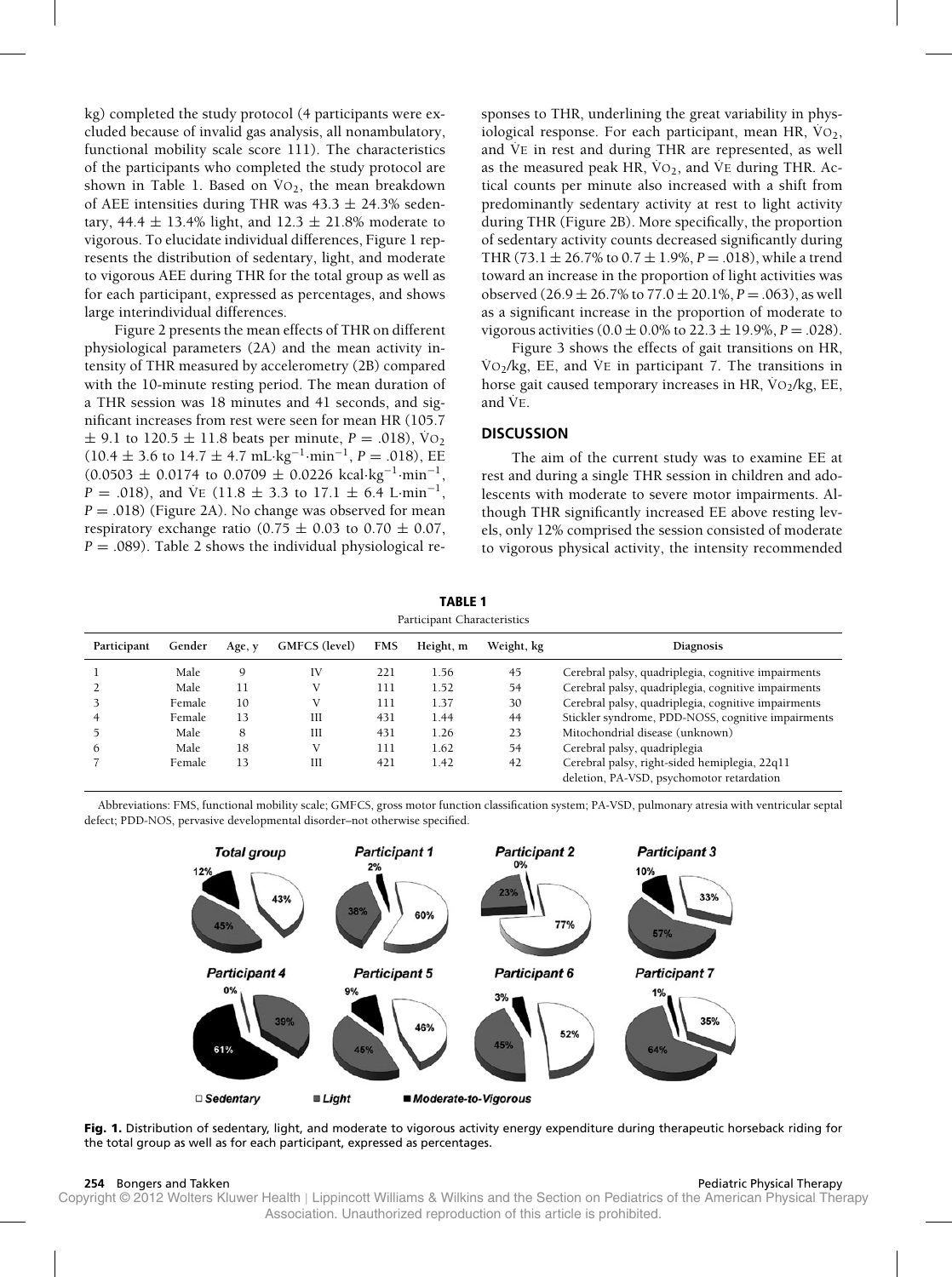

**Fig. 2.** Physiological demands of therapeutic horseback riding (THR) in children with moderate to severe motor impairments (graph A) and the mean activity intensity of THR measured by accelerometry (graph B). ∗*P* < .05.



**Fig. 3.** The effects of horse gait transition (from the walk to the trot) on heart rate (HR),  $V_0$ ,  $kq$ , energy expenditure, and  $V_E$  (the horizontal bars depict the periods of horseback riding at a trot) in a typical participant (7). The gray dots represent the measurement at rest, and the black dots represent the measurement during therapeutic horseback riding (THR).

to maximize fitness- and health-related benefits of activity. Furthermore, there were large interindividual differences in the achieved exercise intensity, which was also reported by Devienne and Guezennec.<sup>18</sup> When EE was expressed in METs, the mean for the entire THR session was  $3.3 \pm 1.1$ , with an average peak value of  $6.0 \pm 1.8$  METs during trotting. These mean values fall within the moderate-intensity range and are comparable to general horseback riding and

**TABLE 2** Individual Physiological Response to THR

| marriaga i hysiological response to TTHC |                       |                       |                          |                                                                      |                                                                      |                                                            |                                |                                |                                                       |  |  |  |  |
|------------------------------------------|-----------------------|-----------------------|--------------------------|----------------------------------------------------------------------|----------------------------------------------------------------------|------------------------------------------------------------|--------------------------------|--------------------------------|-------------------------------------------------------|--|--|--|--|
|                                          | Rest                  | <b>THR</b>            |                          | Rest                                                                 |                                                                      | <b>THR</b>                                                 | Rest                           | <b>THR</b>                     |                                                       |  |  |  |  |
| Participant                              | Mean HR,<br>beats/min | Mean HR,<br>beats/min | $HR_{peak}$<br>beats/min | Mean $\dot{V}$ O <sub>2</sub> ,<br>$mL \cdot kg^{-1} \cdot min^{-1}$ | Mean $\dot{V}$ O <sub>2</sub> ,<br>$mL \cdot kg^{-1} \cdot min^{-1}$ | VO <sub>2peak</sub> ,<br>$mL \cdot kg^{-1} \cdot min^{-1}$ | Mean VE,<br>$L \cdot min^{-1}$ | Mean VE,<br>$L \cdot min^{-1}$ | $\dot{V}E_{\text{peak}}$<br>$L \cdot \text{min}^{-1}$ |  |  |  |  |
|                                          | 110                   | 116                   | 160                      | 8.84                                                                 | 10.92                                                                | 24.08                                                      | 11.49                          | 13.7                           | 26.6                                                  |  |  |  |  |
|                                          | 111                   | 112                   | 121                      | 7.98                                                                 | 9.11                                                                 | 14.85                                                      | 12.32                          | 14.4                           | 20.1                                                  |  |  |  |  |
| 3                                        | 101                   | 112                   | 140                      | 9.47                                                                 | 13.37                                                                | 32.77                                                      | 7.79                           | 11.5                           | 25.9                                                  |  |  |  |  |
| $\overline{4}$                           | 103                   | 143                   | 186                      | 7.43                                                                 | 21.32                                                                | 30.86                                                      | 9.22                           | 28.3                           | 45.6                                                  |  |  |  |  |
| 5                                        | 121                   | 123                   | 143                      | 17.74                                                                | 20.61                                                                | 36.39                                                      | 11.15                          | 11.7                           | 19.2                                                  |  |  |  |  |
| 6                                        | 101                   | 128                   | 168                      | 12.57                                                                | 15.24                                                                | 31.89                                                      | 18.22                          | 23.7                           | 45.1                                                  |  |  |  |  |
|                                          | 93                    | 110                   | 123                      | 9.05                                                                 | 12.36                                                                | 23.60                                                      | 12.26                          | 16.6                           | 29.7                                                  |  |  |  |  |
| Mean                                     | 105.71                | 120.57                | 148.71                   | 10.44                                                                | 14.70                                                                | 27.78                                                      | 11.78                          | 17.13                          | 30.31                                                 |  |  |  |  |
| <b>SD</b>                                | 9.07                  | 11.86                 | 23.90                    | 3.61                                                                 | 4.69                                                                 | 7.35                                                       | 3.29                           | 6.44                           | 10.91                                                 |  |  |  |  |

Abbreviations: HR, heart rate; HR<sub>peak</sub>, peak heart rate; SD, standard deviation; THR, therapeutic horseback riding; VE, minute ventilation; VE<sub>peak</sub>, peak minute ventilation; VO<sub>2</sub>, oxygen uptake; VO<sub>2peak</sub>, peak oxygen uptake.

### Pediatric Physical Therapy Physiological Demands of THR **255**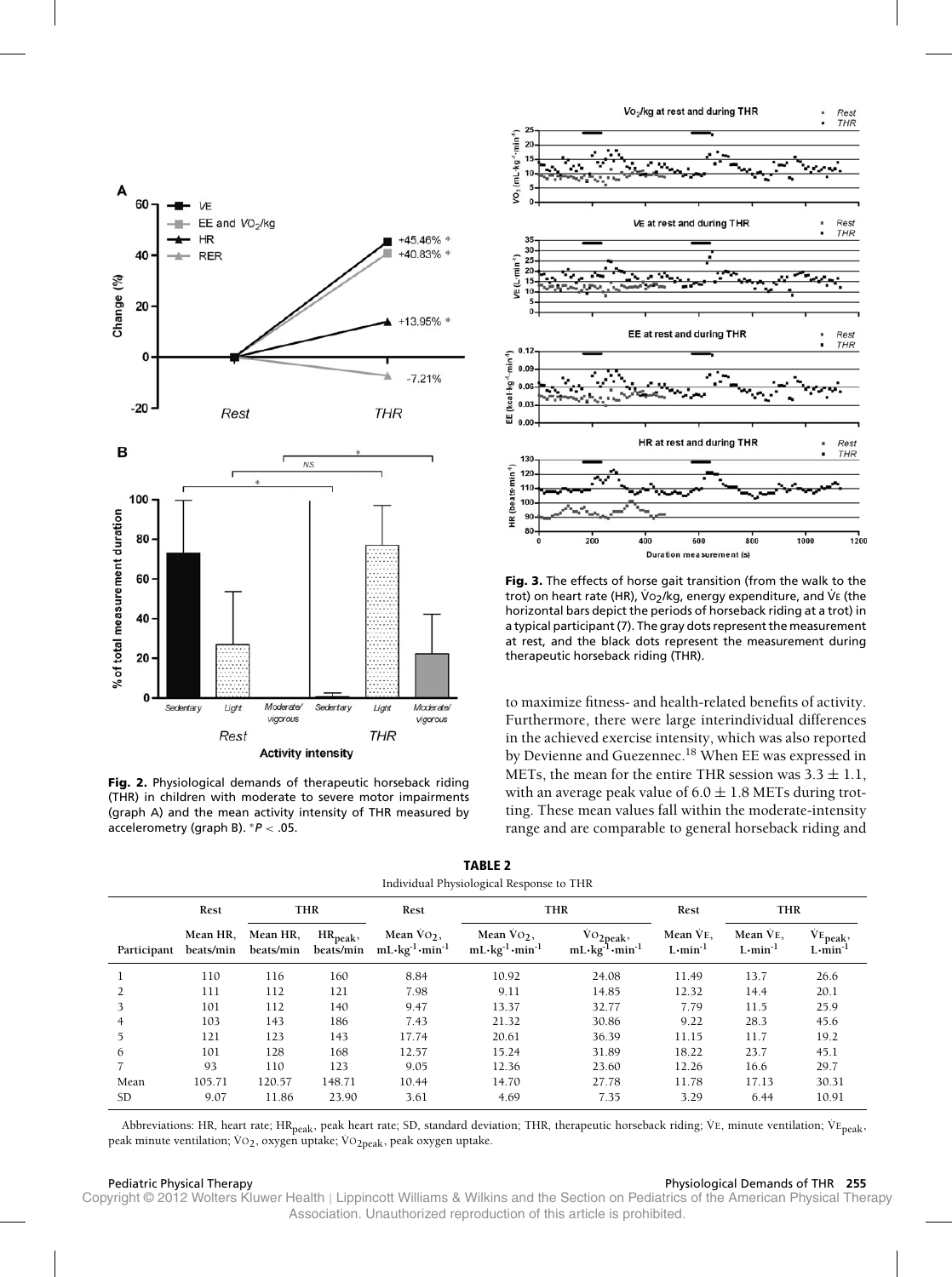trotting, respectively.<sup>23</sup> Thus, our findings imply that the overall intensity of THR may be sufficient to induce improvements in cardiopulmonary fitness. However, in combination with the relatively short duration (∼20 minutes per session, of which only 12% comprised moderate- to vigorous-intensity physical activity), group data indicate that it is unlikely that THR will improve cardiopulmonary fitness.

The American College of Sports Medicine (ACSM) guidelines state that the minimal training intensity for improving cardiopulmonary fitness is approximately 55% to 65% of maximal HR, with the lower intensities most applicable to individuals who are unfit. $24$  Recently, Verschuren et al<sup>25</sup> reported a mean HR<sub>peak</sub> of 194  $\pm$  9.9 beats per minute during maximal treadmill exercise tests in children and adolescents with cerebral palsy. If one assumes a similar peak HR in our sample, the mean HR of  $120.7 \pm 11.8$ beats per minute during THR would represent roughly 62% of maximal HR. Dirienzo et al<sup>15</sup> recently reported a similar increase in HR to between 66% and 100% of maximum during THR in 4 children with cerebral palsy who were nonambulatory (GMFCS level IV). The authors reasoned that this increase in HR might lead to an increase in EE and a subsequent improvement in cardiopulmonary fitness. While the HR data in the current study seemingly support this conclusion, a number of confounding factors must also be considered. First, mean HRs during THR ranged from 57% to 74% of  $HR_{peak}$ , with only 2 participants attaining mean HRs higher than 65% of HR<sub>peak</sub>. During trotting however, participants reached HR<sub>peak</sub> values ranging from 62% to 96% of HR<sub>peak</sub>. Second, it is important to note that HR was significantly elevated at rest in our participants, with an average of  $105.7 \pm 9.1$  beats per minute. Third, EE derived from HR only seems to be valid for moderate- or high-intensity exercise; thus, monitoring HR alone, as in the Dirienzo study, $15$  may not be optimal for the assessment of the physiological demands of THR. This is further supported by the findings of the present study, in which the increases in  $\overline{V}O_2$  were significantly larger than those of HR during THR (41% vs 13%).

An interesting observation during the study was that it seemed that the achieved exercise intensity during THR increased with more independence as a rider. A possible explanation is that children with more independence engaged more actively in riding the horse, thereby recruiting more musculature to maintain their center of mass in response to the multidimensional movements of the horse, which was also suggested previously.<sup>18</sup> These children generally attained a longer trotting duration as well. Nevertheless, the physiological response to THR in children with mild to moderate motor impairments is still unknown.

Concerning the frequency and duration of training, the ACSM recommends 3 to 5 days per week a 20- to 60 minute bout (or multiple 10-minute bouts) of exercise that exceeds the minimum training intensity recommended for improving cardiopulmonary fitness, with lower-intensity activity to be conducted over a longer period of time.<sup>24</sup> The most recent ACSM recommendations state that an adult should engage in moderate-intensity exercise for 30 minutes or more on 5 or more days per week.<sup>26</sup> With only  $12\%$ of the approximately 20-minute THR session consisting of moderate- to vigorous-intensity physical activity, group data suggest that it is unlikely that THR induces a training effect. In the current study, 6 children attained the required moderate to vigorous exercise intensity with a summed duration ranging from only 12 seconds to almost 13 minutes during the THR session. In addition, most riders attend THR only once a week, which generally would not be sufficient to achieve a meaningful improvement in cardiopulmonary fitness over time. However, the ACSM recommendations are applicable to healthy adults and, to the best of our knowledge, it is unknown whether children who are severely deconditioned can benefit from exercise at a lower intensity, for a shorter duration, and a reduced frequency.

Although participation in the THR program seems not to make a sufficient contribution toward improved cardiopulmonary fitness, it must be noted that in agreement with a recent study, $27$  primary caregivers suggest that multiple families perceived the THR program to be beneficial to their child's health-related quality of life, health, and function. Benefits reported included a growing self-confidence and self-esteem, being more happy and relaxed, feeling like anyone else on top of a horse, and improved physical function.<sup>27</sup>

Future studies are required to investigate the longterm effects of THR on cardiopulmonary fitness in children with disability. In children with mild to moderate motor impairments, the physiological response to THR is still unknown and future research should employ electromyography. Moreover, in addition to HR, we recommend using respiratory gas analysis as well, since  $\overline{V}O_2$  provides valuable information for the assessment of the physiological demands of THR and seems more responsive compared to HR monitoring.

### **CONCLUSION**

The physiological demands of THR in children and adolescents with moderate to severe motor impairments are moderate, with large interindividual differences. Considering the short duration of maintaining moderate- to vigorous-intensity exercise activity during THR as well as the low training frequency, group data indicate that it is unlikely that this activity may be of a sufficient intensity to improve cardiopulmonary fitness. However, on the basis of our findings of an increased metabolic demand during transitions in horse gait, we recommend performing at least 2 sessions per week that incorporate additional gait transitions (ie, >3, given appropriate safeguards).

# **ACKNOWLEDGMENTS**

We thank the staff from the National Horseback Riding Center for the Handicapped and mytylschool